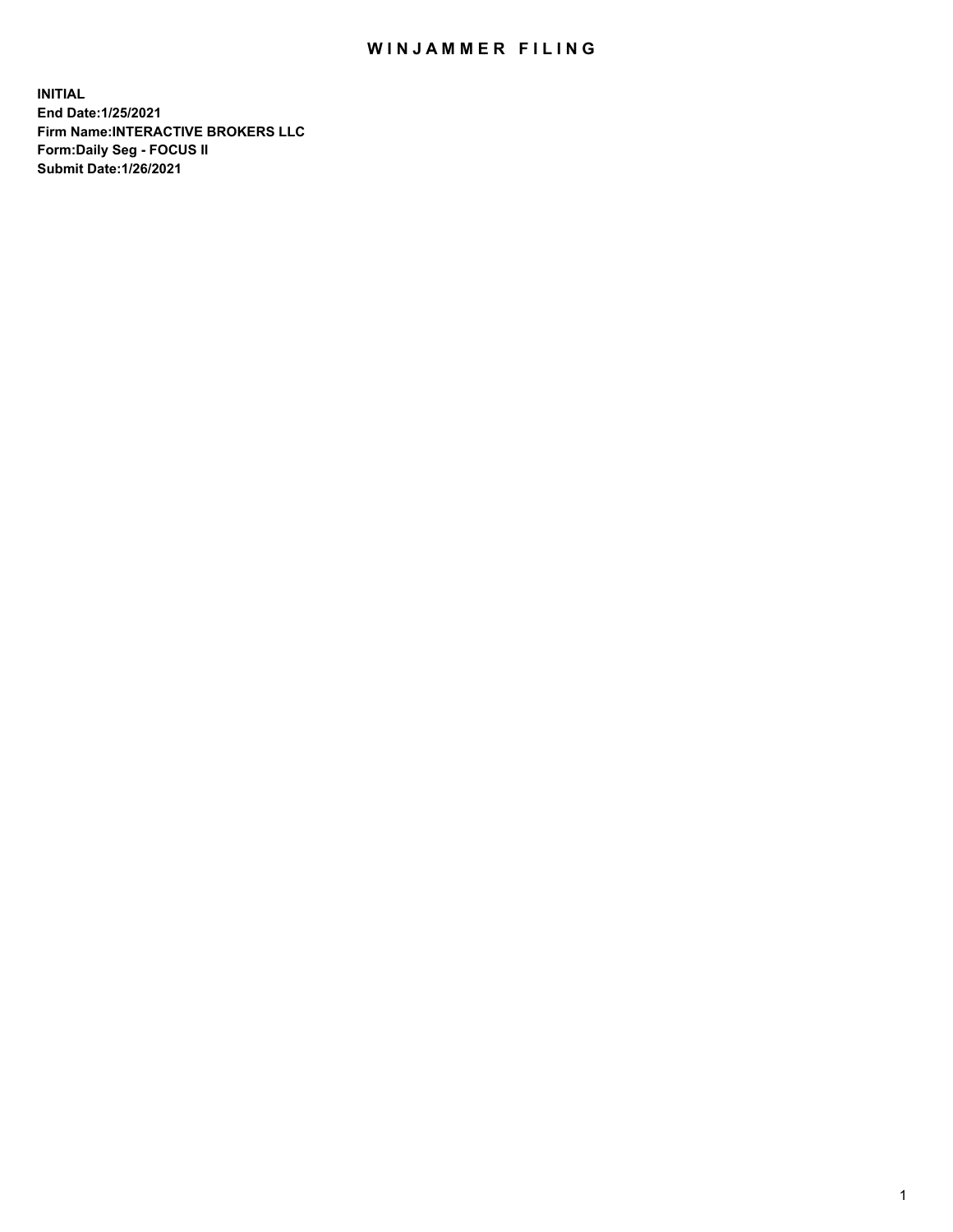**INITIAL End Date:1/25/2021 Firm Name:INTERACTIVE BROKERS LLC Form:Daily Seg - FOCUS II Submit Date:1/26/2021 Daily Segregation - Cover Page**

| Name of Company                                                                                                                                                                                                                                                                                                               | <b>INTERACTIVE BROKERS LLC</b>                                                            |  |
|-------------------------------------------------------------------------------------------------------------------------------------------------------------------------------------------------------------------------------------------------------------------------------------------------------------------------------|-------------------------------------------------------------------------------------------|--|
| <b>Contact Name</b>                                                                                                                                                                                                                                                                                                           | James Menicucci                                                                           |  |
| <b>Contact Phone Number</b>                                                                                                                                                                                                                                                                                                   | 203-618-8085                                                                              |  |
| <b>Contact Email Address</b>                                                                                                                                                                                                                                                                                                  | jmenicucci@interactivebrokers.c<br><u>om</u>                                              |  |
| FCM's Customer Segregated Funds Residual Interest Target (choose one):<br>a. Minimum dollar amount: ; or<br>b. Minimum percentage of customer segregated funds required:% ; or<br>c. Dollar amount range between: and; or<br>d. Percentage range of customer segregated funds required between: % and %.                      | $\overline{\mathbf{0}}$<br>0<br>155,000,000 245,000,000<br>0 <sub>0</sub>                 |  |
| FCM's Customer Secured Amount Funds Residual Interest Target (choose one):<br>a. Minimum dollar amount: ; or<br>b. Minimum percentage of customer secured funds required:%; or<br>c. Dollar amount range between: and; or<br>d. Percentage range of customer secured funds required between:% and%.                           | <u>0</u><br>$\overline{\mathbf{0}}$<br>80,000,000 120,000,000<br>00                       |  |
| FCM's Cleared Swaps Customer Collateral Residual Interest Target (choose one):<br>a. Minimum dollar amount: ; or<br>b. Minimum percentage of cleared swaps customer collateral required:%; or<br>c. Dollar amount range between: and; or<br>d. Percentage range of cleared swaps customer collateral required between:% and%. | <u>0</u><br>$\underline{\mathbf{0}}$<br>$\underline{0}$ $\underline{0}$<br>0 <sub>0</sub> |  |

Attach supporting documents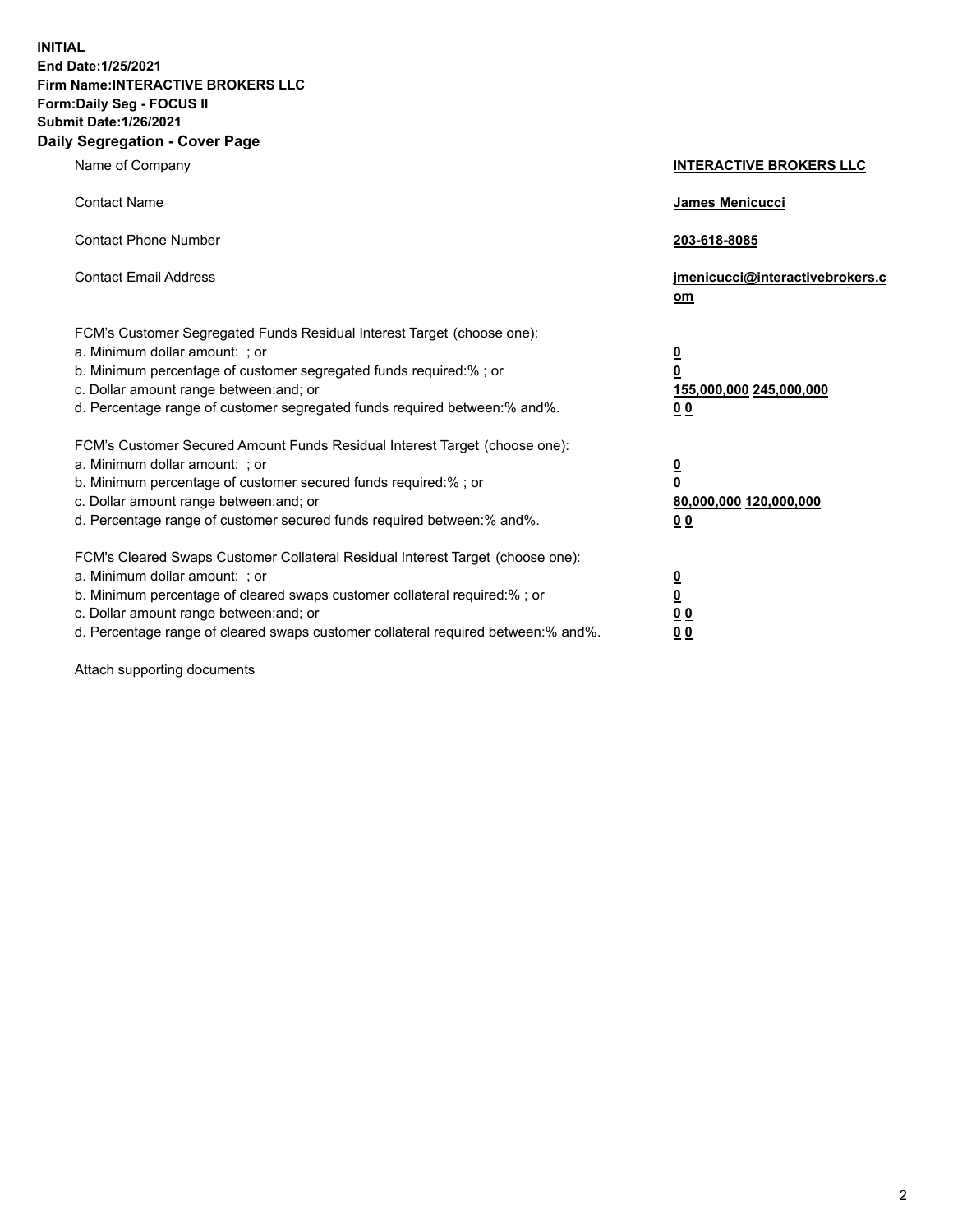**INITIAL End Date:1/25/2021 Firm Name:INTERACTIVE BROKERS LLC Form:Daily Seg - FOCUS II Submit Date:1/26/2021 Daily Segregation - Secured Amounts**

## Foreign Futures and Foreign Options Secured Amounts Amount required to be set aside pursuant to law, rule or regulation of a foreign government or a rule of a self-regulatory organization authorized thereunder **0** [7305] 1. Net ledger balance - Foreign Futures and Foreign Option Trading - All Customers A. Cash **477,651,374** [7315] B. Securities (at market) **0** [7317] 2. Net unrealized profit (loss) in open futures contracts traded on a foreign board of trade **18,180,677** [7325] 3. Exchange traded options a. Market value of open option contracts purchased on a foreign board of trade **91,956** [7335] b. Market value of open contracts granted (sold) on a foreign board of trade **-9,175** [7337] 4. Net equity (deficit) (add lines 1. 2. and 3.) **495,914,832** [7345] 5. Account liquidating to a deficit and account with a debit balances - gross amount **4,722** [7351] Less: amount offset by customer owned securities **0** [7352] **4,722** [7354] 6. Amount required to be set aside as the secured amount - Net Liquidating Equity Method (add lines 4 and 5) **495,919,554** [7355] 7. Greater of amount required to be set aside pursuant to foreign jurisdiction (above) or line 6. **495,919,554** [7360] FUNDS DEPOSITED IN SEPARATE REGULATION 30.7 ACCOUNTS 1. Cash in banks A. Banks located in the United States **64,354,356** [7500] B. Other banks qualified under Regulation 30.7 **0** [7520] **64,354,356** [7530] 2. Securities A. In safekeeping with banks located in the United States **374,990,000** [7540] B. In safekeeping with other banks qualified under Regulation 30.7 **0** [7560] **374,990,000** [7570] 3. Equities with registered futures commission merchants A. Cash **0** [7580] B. Securities **0** [7590] C. Unrealized gain (loss) on open futures contracts **0** [7600] D. Value of long option contracts **0** [7610] E. Value of short option contracts **0** [7615] **0** [7620] 4. Amounts held by clearing organizations of foreign boards of trade A. Cash **0** [7640] B. Securities **0** [7650] C. Amount due to (from) clearing organization - daily variation **0** [7660] D. Value of long option contracts **0** [7670] E. Value of short option contracts **0** [7675] **0** [7680] 5. Amounts held by members of foreign boards of trade A. Cash **192,374,111** [7700] B. Securities **0** [7710] C. Unrealized gain (loss) on open futures contracts **4,721,319** [7720] D. Value of long option contracts **91,956** [7730] E. Value of short option contracts **-9,175** [7735] **197,178,211** [7740] 6. Amounts with other depositories designated by a foreign board of trade **0** [7760] 7. Segregated funds on hand **0** [7765] 8. Total funds in separate section 30.7 accounts **636,522,567** [7770] 9. Excess (deficiency) Set Aside for Secured Amount (subtract line 7 Secured Statement Page 1 from Line 8) **140,603,013** [7380] 10. Management Target Amount for Excess funds in separate section 30.7 accounts **80,000,000** [7780] 11. Excess (deficiency) funds in separate 30.7 accounts over (under) Management Target **60,603,013** [7785]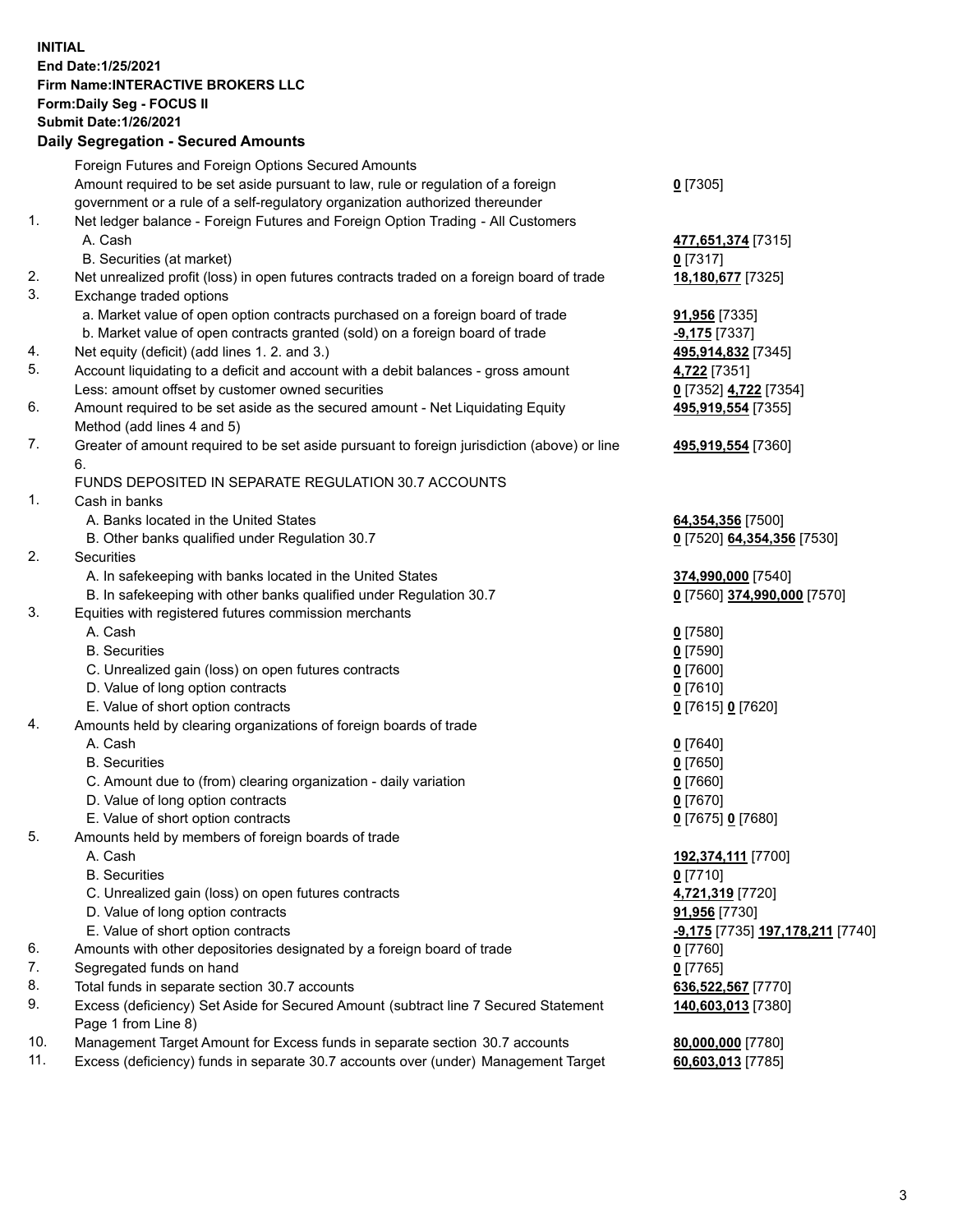**INITIAL End Date:1/25/2021 Firm Name:INTERACTIVE BROKERS LLC Form:Daily Seg - FOCUS II Submit Date:1/26/2021 Daily Segregation - Segregation Statement** SEGREGATION REQUIREMENTS(Section 4d(2) of the CEAct) 1. Net ledger balance A. Cash **5,497,180,705** [7010] B. Securities (at market) **0** [7020] 2. Net unrealized profit (loss) in open futures contracts traded on a contract market **206,619,344** [7030] 3. Exchange traded options A. Add market value of open option contracts purchased on a contract market **260,496,823** [7032] B. Deduct market value of open option contracts granted (sold) on a contract market **-250,598,635** [7033] 4. Net equity (deficit) (add lines 1, 2 and 3) **5,713,698,237** [7040] 5. Accounts liquidating to a deficit and accounts with debit balances - gross amount **3,168,943** [7045] Less: amount offset by customer securities **0** [7047] **3,168,943** [7050] 6. Amount required to be segregated (add lines 4 and 5) **5,716,867,180** [7060] FUNDS IN SEGREGATED ACCOUNTS 7. Deposited in segregated funds bank accounts A. Cash **1,692,073,956** [7070] B. Securities representing investments of customers' funds (at market) **2,178,874,985** [7080] C. Securities held for particular customers or option customers in lieu of cash (at market) **0** [7090] 8. Margins on deposit with derivatives clearing organizations of contract markets A. Cash **22,287,527** [7100] B. Securities representing investments of customers' funds (at market) **2,034,529,469** [7110] C. Securities held for particular customers or option customers in lieu of cash (at market) **0** [7120] 9. Net settlement from (to) derivatives clearing organizations of contract markets **-14,347,098** [7130] 10. Exchange traded options A. Value of open long option contracts **260,180,063** [7132] B. Value of open short option contracts **-250,560,175** [7133] 11. Net equities with other FCMs A. Net liquidating equity **0** [7140] B. Securities representing investments of customers' funds (at market) **0** [7160] C. Securities held for particular customers or option customers in lieu of cash (at market) **0** [7170] 12. Segregated funds on hand **0** [7150] 13. Total amount in segregation (add lines 7 through 12) **5,923,038,727** [7180] 14. Excess (deficiency) funds in segregation (subtract line 6 from line 13) **206,171,547** [7190] 15. Management Target Amount for Excess funds in segregation **155,000,000** [7194] **51,171,547** [7198]

16. Excess (deficiency) funds in segregation over (under) Management Target Amount Excess